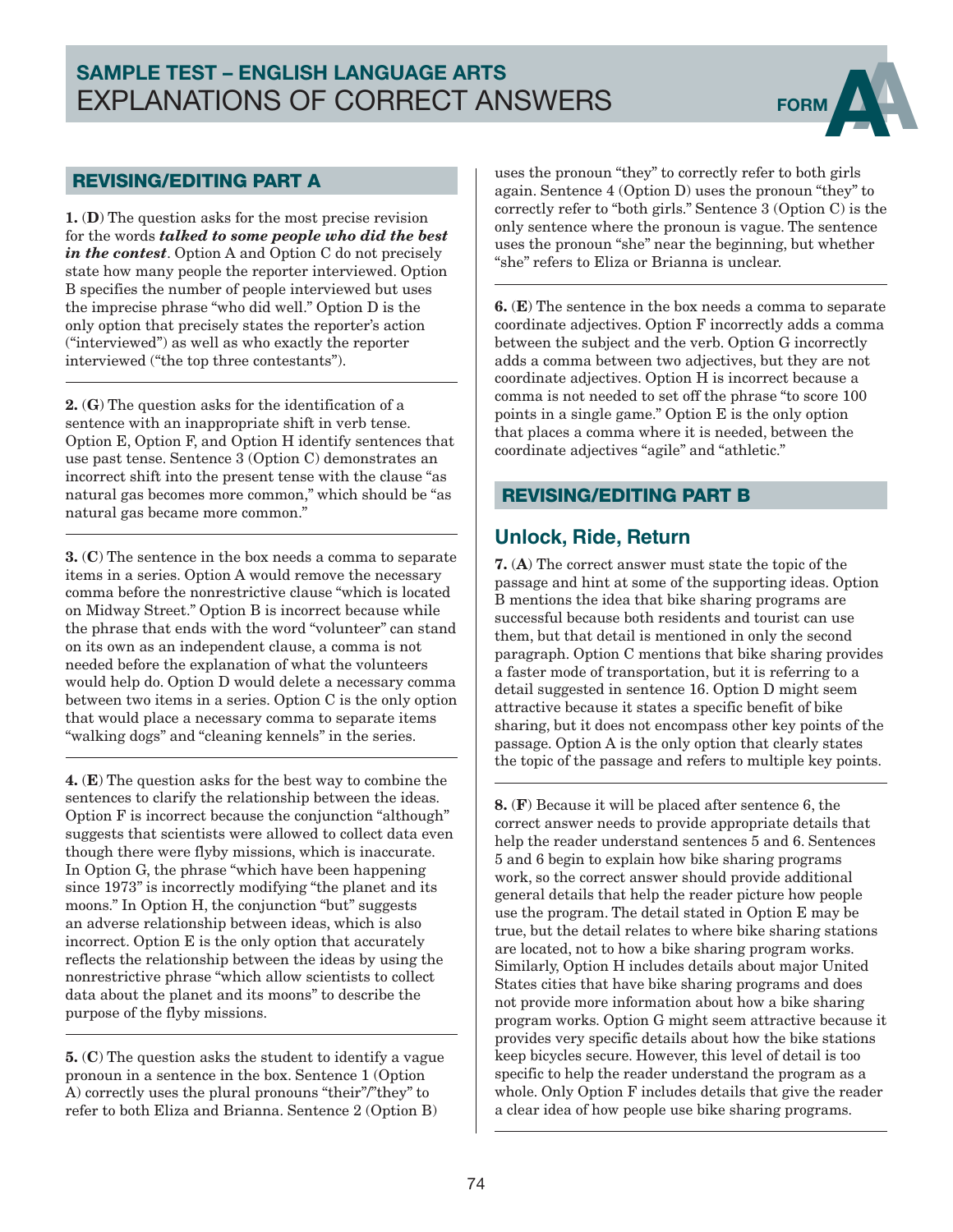

9. (D) The correct answer needs to have the same relationship between ideas as the one implied in sentences 8 and 9. Context tells the reader that there is a causal relationship between city bikers' lack of responsibility and their preference for bike sharing. The subordinate clause in Option A, "Although they prefer bike sharing over ownership," presents an opposing idea, giving the impression that city bikers prefer bike sharing even though they are not responsible for storage and maintenance, which is an inaccurate way to connect these ideas. In Option B, the linking word "and" connects the two ideas but does not clarify that one idea is the cause of the other. Option C presents a causal relationship, but it reverses the relationship between the ideas. The use of "since" in Option C suggests that city bikers' preference for bike sharing is the reason they are not responsible for bike storage and maintenance. Only Option D accurately expresses the relationship that the original two sentences implied. The transition word "because" clarifies that avoiding the responsibility for storage and maintenance is the reason city bikers prefer bike sharing.

10. (G) The correct answer should use the most precise and specific details and language. Option E uses an imprecise word, "millions," which does not provide a specific number. Option F specifies "14 million," but it uses the imprecise "huge increase" rather than a specific number. Option H uses the imprecise phrase "several million" rather than the precise number of trips, and it uses the imprecise phrase "big increase" rather than the specific number for the increase. Option G is the only option that includes precise numbers and language.

11. (B) The correct answer must transition from the third paragraph and provide a topic sentence for the fourth paragraph. Option A presents information ("experts increasingly want to discuss") that was not addressed in the passage. Option C might seem attractive because it mentions information from earlier paragraphs about the popularity of bike sharing programs, but it does not accurately preview the fourth paragraph. Option D restates information from the third paragraph but does not relate to the information in the fourth paragraph. Only Option B includes a transition from the previous paragraph and an accurate topic sentence for the fourth paragraph.

12. (G) The correct answer must relate to the topic of the fourth paragraph: the relationship between bike sharing programs and improved air quality in a city. Option E states that improving air quality is the main reason cities establish bike sharing programs, but

this option is incorrect because the paragraph focuses on how improved air quality is an effect of people using bike sharing programs. Option F indicates that participating in a bike sharing program is the principal way travelers can improve air quality, but that does not accurately connect the ideas in the paragraph. Option H suggests that bike sharing programs in some cities are more effective at improving air quality than bike sharing programs in other cities, but this option is incorrect because it does not relate to the main topic of the paragraph: there is a relationship between a city's implementation of a bike sharing program and improved air quality in the city. Option G is correct because it makes a connection between the increasing use of bike sharing programs and the potential impact on air quality.

13. (B) The correct answer must be a sentence that does not relate to the topic of the third paragraph. Option A (sentence 12), Option C (sentence 15), and Option D (sentence 16) are relevant to the paragraph because they provide information about the bike sharing program in New York City. Option B (sentence 13) relates to a program in a city in China, which is not the focus of the third paragraph.

14. (E) The correct answer should provide a logical conclusion based on the details about the transportation and environmental benefits of bike sharing programs. Option F makes a prediction about small- and mediumsized cities that is not supported by the passage, which mentions only large cities. Option G compares bike sharing with other transportation methods, but this option is an incorrect conclusion because the passage focuses on the benefits of bike sharing programs, not comparing bike sharing to other modes of transportation. Option H states that bike sharing is useful for tourists, which does not provide a conclusion for the details about transportation and the environmental impact of bike sharing programs. Only Option E could follow sentence 19 by presenting the conclusion that bike sharing programs will become more routine because of the benefits outlined in the passage.

## **Pursuing a Hobby**

15. (A) The question asks for a sentence that should follow sentence 3 and state the main claim of the passage. Option B suggests that people should think carefully about selecting a hobby to pursue, which may be true, but it is only a minor detail implied in the last paragraph. Option C claims that people should pursue hobbies because hobbies are a productive way to spend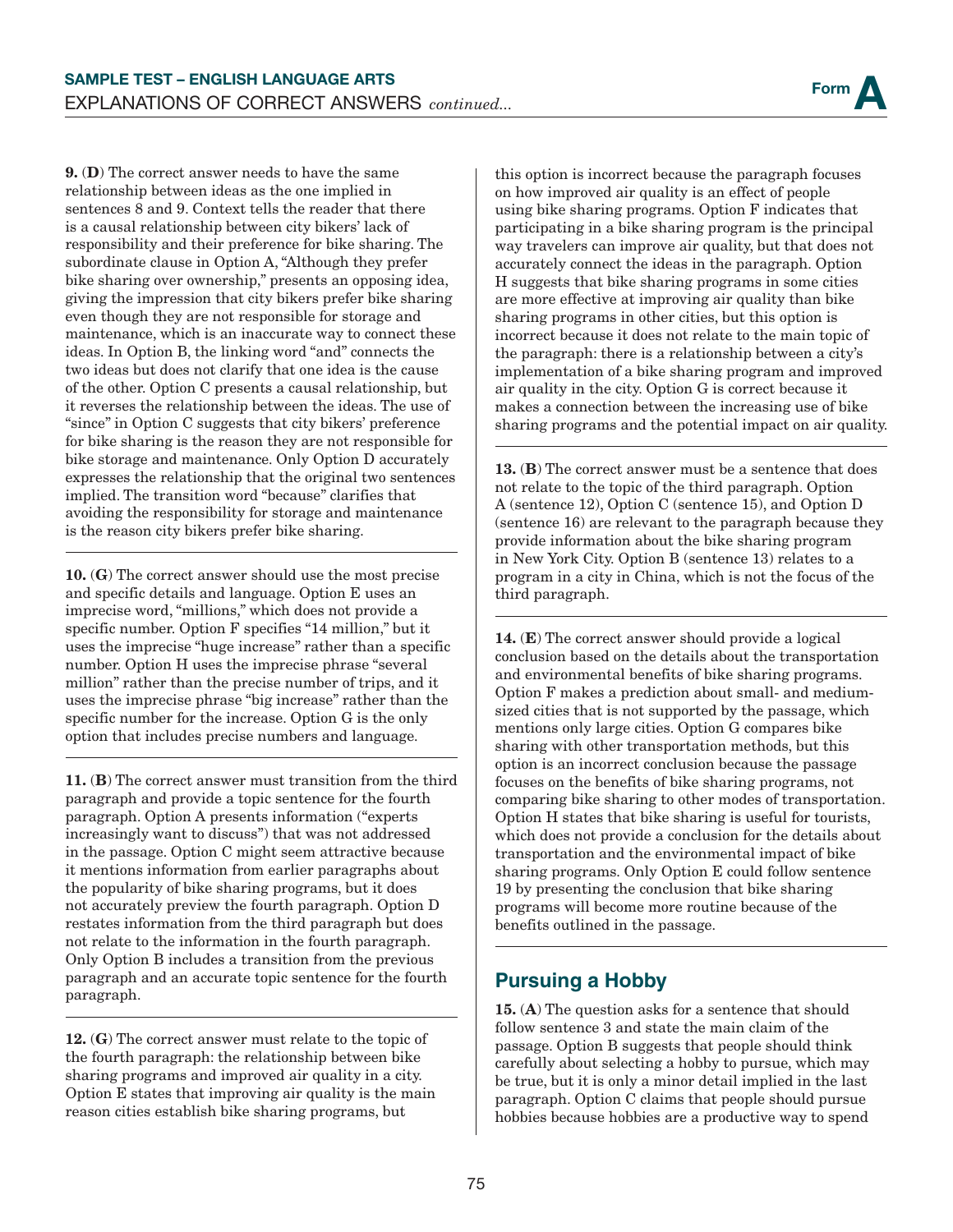free time. This idea is implied in sentence 18, but it is not the main claim of the passage. Option D addresses the idea that having a hobby should be enjoyable, which is addressed in sentence 1, but this is a general description of hobbies, not the main claim of the passage. Option A is the only option that logically follows the statement in sentence 3 and presents the main claim that people should make time to pursue a hobby because hobbies have a variety of benefits. This claim is developed in sentences 4, 9, 13, and 17.

16. (G) Sentence 5 states the aspects of everyday life that can cause stress. Sentence 6 lists several physical symptoms that can result from stress. Option E incorrectly suggests that sentence 6 is an example of sentence 5. Option F suggests that sentence 6 provides confirmation of the point made in sentence 5, which is incorrect. Option H suggests that sentence 6 is the addition of examples similar to those presented in sentence 5, which is also incorrect. Option G is the only option that provides a transition to show that the symptoms in sentence 6 can happen as a result of the stressors listed in sentence 5.

17. (C) The sentence in the box names some active hobbies and states that these hobbies release endorphins to promote positive feelings and override some effects of stress. Option A places this sentence between sentences 6 and 7, which are both sentences that deal with symptoms of stress and not the hobbies themselves. Option B places the sentence in the box between sentences 7 and 8. Sentence 8 begins a list of some hobbies and how they can give the mind a break from stress. Since the sentence in the box uses the phrase "can also provide," this sentence needs to go after sentence 8. The sentence in the box would not follow sentence 9 (Option D) because sentence 9 is used to end the discussion of how hobbies relieve stress. Option C states the only place where the ideas in the sentence fit into the paragraph.

18. (F) Sentence 16 uses vague and imprecise language that needs to be more specific ("do something," "get better," "go to places"). Only Option F provides specific details about the social activities a hobbyist might do ("enroll in a course," "attend a convention"). The language used in Option E ("learn more about," "go to events"), Option G ("try to find new information," "go to places"), and Option H ("want to expand his or her knowledge," "do an activity") does not offer more precision than the original sentence.

19. (A) The question asks for a sentence that follows sentence 17 and supports the ideas in the paragraph: hobbies can encourage positive social interaction. Pursuing a hobby with friends (Option B) may be enjoyable, but this does not explain the benefits of engaging in positive social interaction. Option C states that friends who enjoy one hobby may enjoy other hobbies, but this is not the idea that needs to be supported in sentence 17. Option D addresses the idea that forming relationships becomes more difficult as people grow up, which does not support the ideas in the paragraph. Option A is the only option that provides support for sentence 17 by making the point that having meaningful friendships stemming from interest in a hobby may be associated with a variety of positive outcomes.

20. (H) The question asks for a sentence that is irrelevant to the development of ideas in the third paragraph of the passage. Sentences 10 (Option E), 11 (Option F), and 13 (Option G) are essential to the paragraph in order to explain active leisure and flow. The idea in sentence 14 (Option H) relates to the hobbies of celebrities and businesspeople, which is not relevant to the description and benefits of engaging in active leisure.

#### READING COMPREHENSION

#### **No Summer**

21. (B) The passage is mostly about the strange, cold summer of 1816 and speculation around its cause, which is best stated in Option B. Option A is a detail in the passage about one theory regarding the cause of the weather. Option C is incorrect because the passage is about more than agriculture in New England. Option D is a detail in the passage mentioned only in the first paragraph.

 $22.$  (E) The second paragraph states that "farmers" prepared to plow and plant" (lines 15–16), they "expected warm temperatures" (lines 16–17), and they were "optimistic" (line 18). This suggests that the farmers kept replanting their crops because they expected the weather to return to normal, which is reflected in Option E. Option F and Option H are incorrect because the cold weather and the snow actually worsened growing conditions. Option G is incorrect because the weather did not improve until the following year.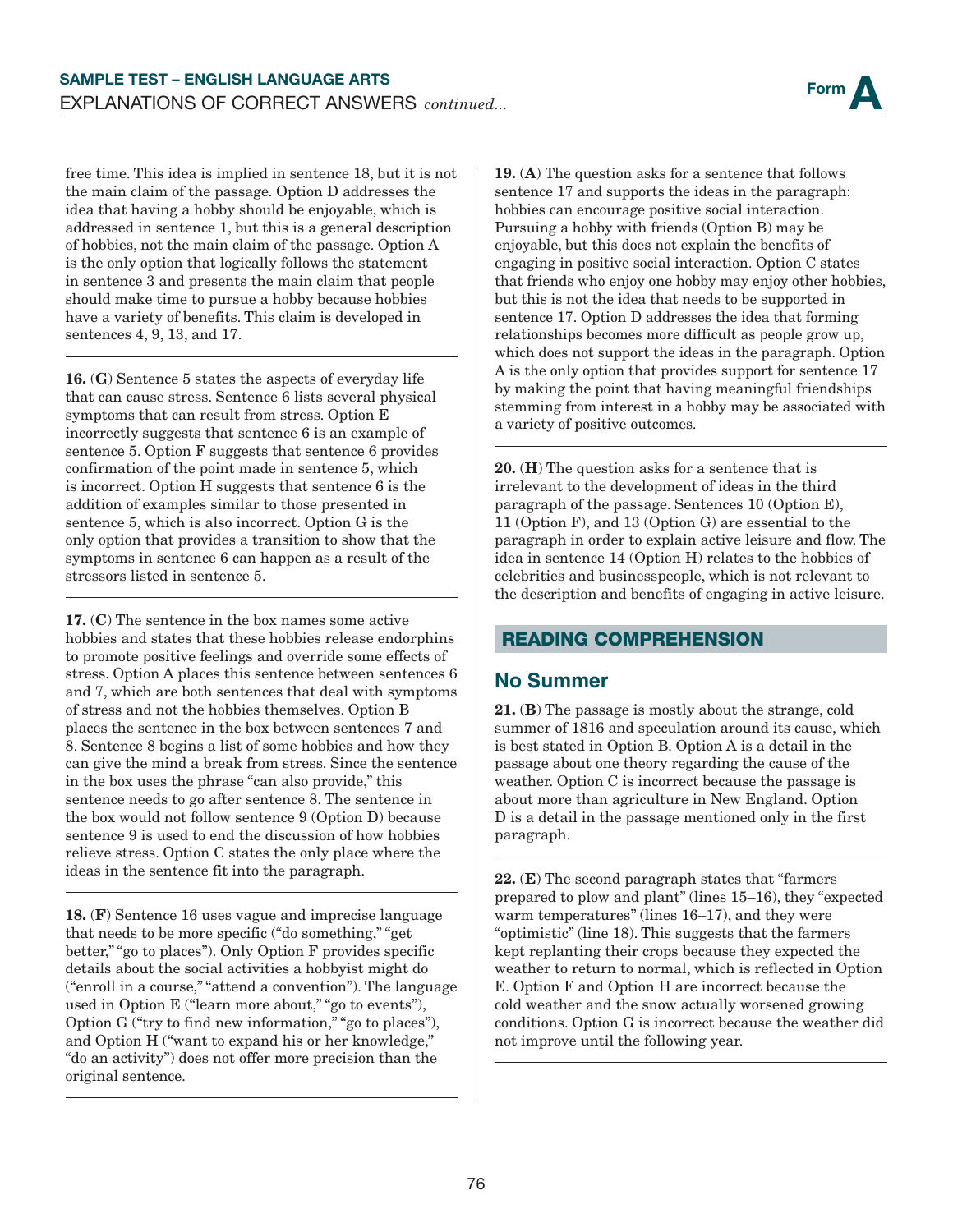

23. (C) The winter of 1816–1817 followed the meager harvest of the summer of 1816. With many crops "stunted or destroyed" (lines 26–27), one would expect food shortages the following winter, which is Option C. There is no evidence in the passage that people experienced new weather events (Option A) or warmer temperatures (Option B). Although some famers did replant their crops, there is no evidence in the passage that they struggled to adjust to a different time line for farming (Option D).

24. (H) The phrase "the global nature of weather" refers to how conditions in one part of the world can affect weather in another part of the world, which is Option H. Option E is incorrect because line 70 is about the effects of weather conditions around the world, not about making weather predictions. Option F is incorrect because it discusses the lasting impact on specific geographical areas, while the phrase "the global nature of weather" refers to events that affect the entire world. While weather events, like the unusually cold summer in New England in 1816, can be related to natural disasters such as a volcano eruption, there is no support for the idea that natural disasters tend to occur at the same time, which rules out Option G.

25. (B) The details about the eruption are included in the fourth paragraph. They highlight the severity of the eruption and how it clouded the atmosphere and eventually encircled the world (Option B). The passage does not support the idea that the effects are still present today (Option A) or that other weather events caused the volcano to erupt (Option D). While the details may include information about what happens during an eruption (Option C), that is not why the author includes those details.

26. (H) Researchers today believe that Bessel's theory is the most logical and probable (lines 67−70). His ideas are summarized in lines 55–57, and Option H restates his theory. Option E and Option F were thought to be other possible causes at the time. Option G was an effect of Mount Pinatubo erupting in 1991.

27. (B) The third paragraph describes how nineteenthcentury religious and other leaders tried to account for the cooler weather in 1816. Some leaders thought it was "the end of the world" (line 42), "sunspot activity" (line 44), or a new invention (lines 44−46). This is best stated in Option B. The causes described in the third paragraph were not the most probable cause (Option A), as "the first

plausible explanation"—Bessel's—is described later in the passage. The ideas described in Option C and Option D are not included in the third paragraph.

#### **Dickens**

28. (G) The issues presented in Option E and Option H are only briefly mentioned or hinted at in the passage. Option F states an important detail about Dickens's childhood, but it is not a main topic. Option G correctly combines the information in the passage about Dickens's childhood and the novel *David Copperfield*.

29. (A) The author includes the details about Dickens's experiences as an adult in the fourth paragraph in order to highlight that his time spent in the factory continued to influence him as an adult, as evidenced in lines 43–44 ("As an adult, Dickens always remembered the shame and humiliation"), lines 46–47 ("he could not go near the sites of the factory and boardinghouse"), and lines 49–53 ("Dickens never told his wife and children about his childhood work experience"). This purpose is best stated in Option A. While Dickens was "miserable during the entire four months he spent working at the factory" (lines 26-27) and likely did not want to work in a factory ever again, the author does not include the details in the fourth paragraph to emphasize this idea, ruling out Option B. Option C is incorrect because the detail that Dickens did not share information about his childhood with others is used as a supporting sentence for the idea that childhood experiences affected his adult life. It is also reasonable to infer that Dickens did not want his children to suffer the way that he did, but the details in the fourth paragraph do not emphasize or support this inference, ruling out Option D.

30. (H) Although Dickens disliked his job, there is no reason to think he could not perform his duties (Option E). Option F and Option G might be true, but the details presented in the second and third paragraphs primarily support Option H, the idea that Dickens disliked working in the factory and preferred attending school ("forced to quit school," "relieved to be out of the factory," "The father, however, now sided with his son, and the boy was sent back to school").

31. (B) The correct answer is found in lines 10–13 and in the fifth paragraph. Dickens wrote *David Copperfield* because he was unable to complete his autobiography and writing the novel helped him deal with difficult childhood memories (Option B). Dickens's writings as an adult would not have helped pay his family's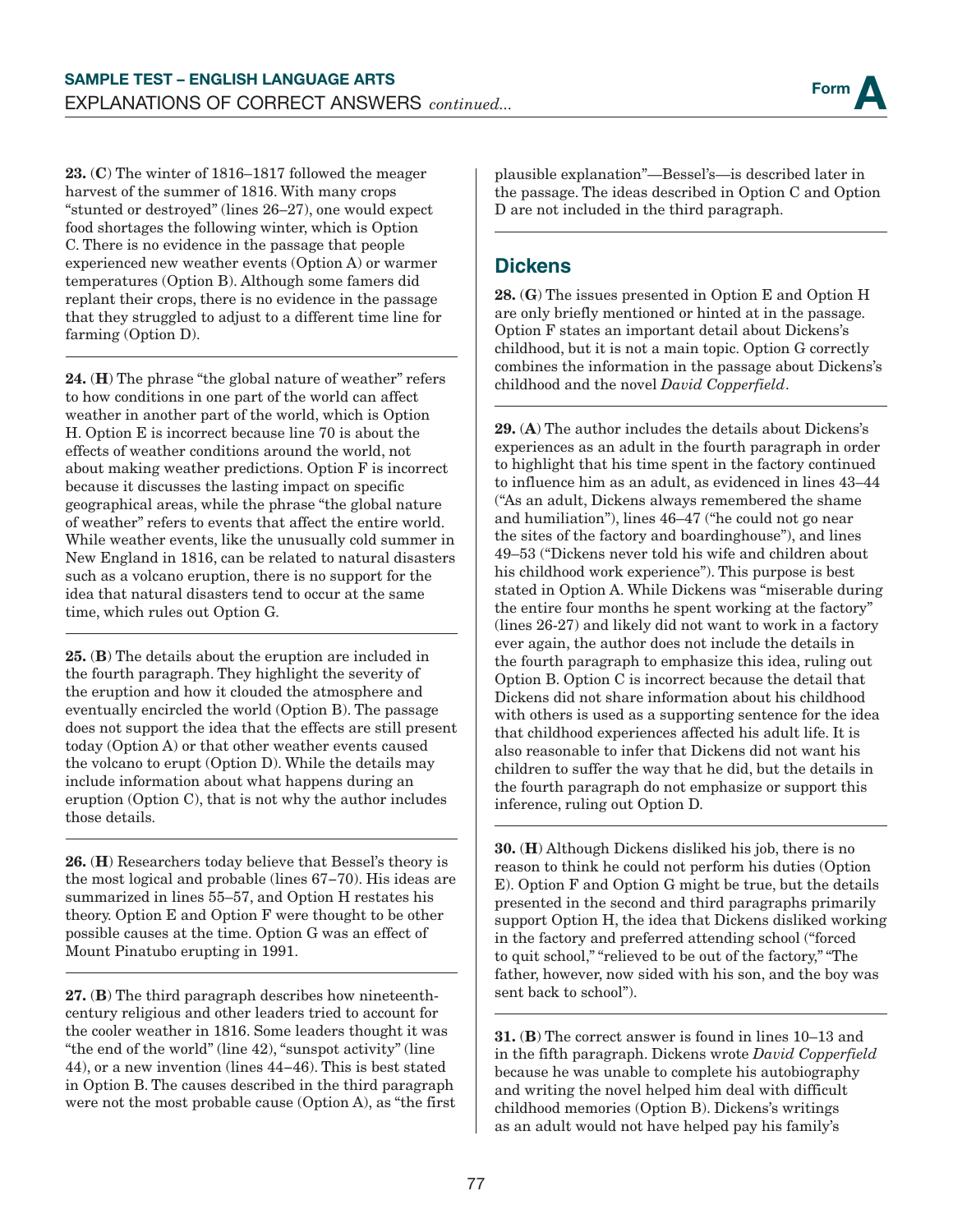debts (Option A). While it may be true that Dickens avoided telling his children about his job at the factory (Option C), that is not the reason Dickens wrote *David Copperfield*. Option D is incorrect because Dickens did not intend to share information about his own experiences.

32. (F) The passage says little about the relationship between Dickens and his mother, only that Dickens felt betrayed when his mother, anxious for the boy's wages, got his job back for him (lines 33–36). Option F best expresses this information. Option E suggests that they did not have a positive relationship, but there is no evidence in the passage to support this inference. Dickens may have hoped his mother would understand why he wanted to go to school (Option G), but this idea is not clearly expressed in the passage. Dickens's mother did negotiate with the factory boss on his behalf (Option H), but this action does not describe their relationship.

33. (D) The passage states, "The father, however, now sided with his son, and the boy was sent back to school" (lines 36–38). In other words, Dickens was able to return to school because his father supported the idea (Option D). The discussion between his mother and his boss (Option A) led to Dickens getting his factory job back. The argument between his father and his boss (Option B) led to Dickens's dismissal from his job, not his return to school. Getting fired from the factory (Option C) occurred before Dickens returned to school but was not the direct reason for it.

## **Flavors**

34. (G) Option E and Option F are too specific: the passage mentions some scientific aspects of taste and smell, but it concentrates on the development of flavors. Option H is mentioned in only the last paragraph. Option G is a good summary of the passage. It incorporates the main topics—the scientific analysis of flavors and how flavors are created.

35. (C) The third paragraph describes a technique for separating a food into its basic chemical constituents. Option C best summarizes the goal of this research. Option A and Option D are not supported by the passage as goals of the research. Option B is incorrect because the goal of the research is to capture and reproduce the flavor, not to develop food.

36. (F) The process of collecting aromas during food preparation is described in the third paragraph. Option E is not supported because the process of capturing aromas has been successful and only certain flavors present difficulties. The idea that most people cannot tell the difference between natural and synthetic flavors (Option G) is not a conclusion that can be made from the collection of aromas during food preparation. Option H is incorrect because aromas are collected during the cooking process to isolate essential chemicals that make up flavor (lines 35–37), not to enhance the natural flavor. Option F is the best answer: the aroma of food as it is being prepared can be captured and distilled to synthesize the food's flavor (lines 35–41).

37. (C) Orange soda is mentioned in lines 52–57 to provide an example of a product that uses a synthetic flavor that some consumers prefer to its natural counterpart (Option C). The idea that consumer preferences for artificial or natural flavors vary could be true, but this is not suggested by the author's discussion of one flavor (orange soda), ruling out Option A. Option B is incorrect because even though the passage states that natural flavors may be more expensive than artificial flavors, the author does not use the details about orange soda to make this point. The author states that some natural flavors may become scarce in the future (lines 59–61), but this is not exemplified by the discussion of orange soda in lines 52–57, ruling out Option D.

38. (F) The author describes the role of the sense of smell to highlight that the aroma of a flavor, in addition to its taste, influences how a person experiences a flavor, as evidenced in lines 10–11 ("The sense of smell has a larger role in tasting flavors than most people realize"). This is best stated in Option F. Option E reflects the idea in lines 8–10, but the idea that it is easier for people to smell an aroma than to taste its flavor is not why the author includes the description about how smell impacts taste. Option G and Option H present inaccurate ideas regarding synthetic flavors and fail to explain why the author describes the role of the sense of smell at the beginning of the passage.

39. (D) The author describes the uses of synthetic flavors in items such as "mouthwashes, toothpastes, beverages" (lines 26–27) to demonstrate that synthetic flavors are found in many everyday household products. This is best stated in Option D. Option A may seem like an attractive option because the list of everyday items with synthetic flavors could give the impression that creating synthetic flavors is easy; however, while some synthetic flavors have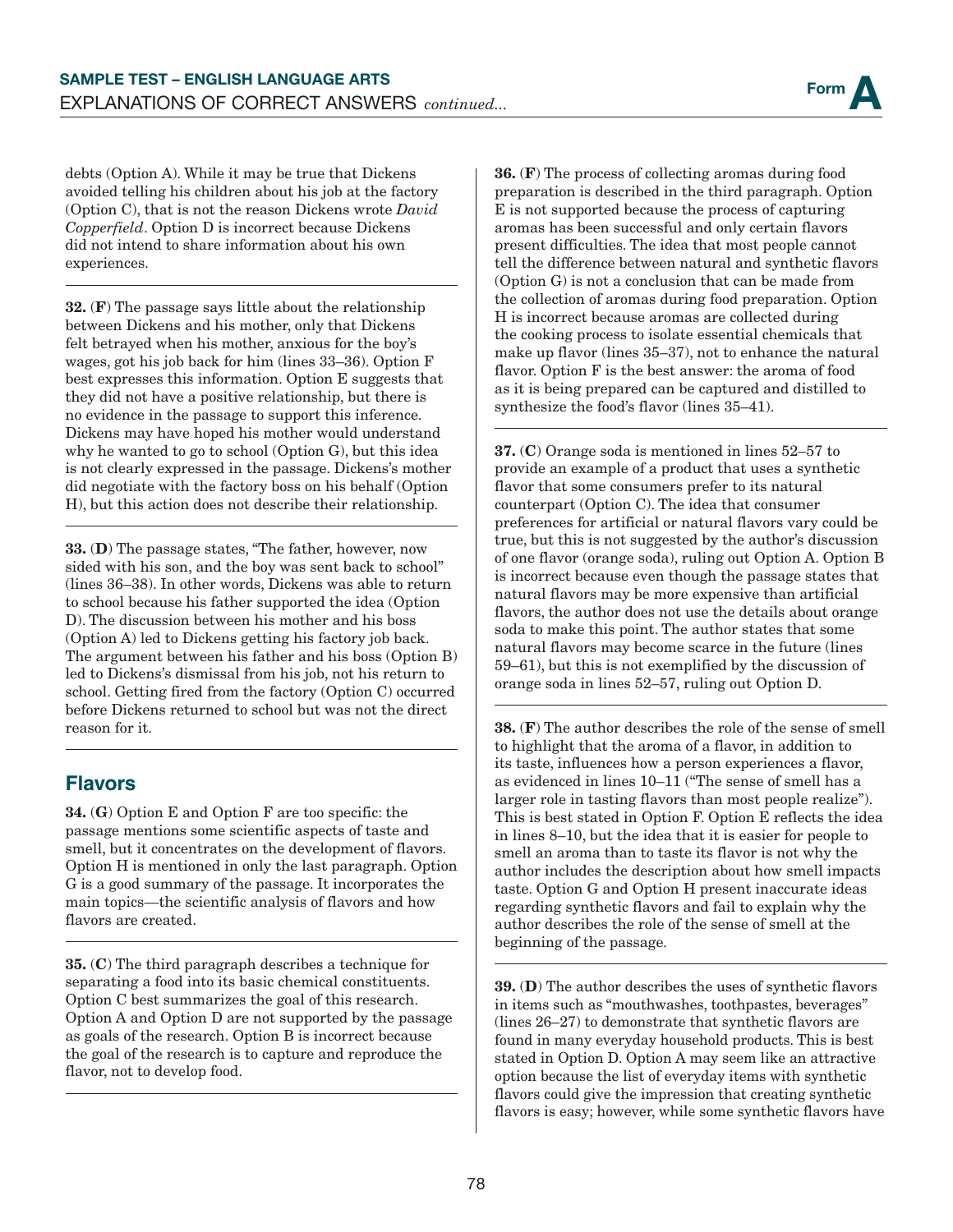been successfully created (lines 17–20), efforts to duplicate other flavors have been unsuccessful (lines 62–71), ruling out Option A. The idea that the same synthetic flavor is used in many items (Option B) and the idea that synthetic flavors are healthier than natural flavors (Option C) cannot be concluded from the list of common products that use synthetic flavors in lines 26–28.

## **Great Zimbabwe**

40. (G) Only Option C represents the central idea that is developed, supported, and explained throughout the passage. The idea that there was much speculation about Great Zimbabwe is explained in lines 9 and 10 as well as in the second paragraph, and the details about how modern archaeologists determined its origins are explained in the fifth paragraph. Option E is incorrect because it does not encompass the facts revealed about Great Zimbabwe in the fifth paragraph. Option F is incorrect because it mainly focuses on the idea that archaeologists are still interested in the mysteries of Great Zimbabwe, which is mentioned only in the sixth paragraph. Option H is incorrect because the fact that early excavations of Great Zimbabwe caused the destruction of valuable evidence is a detail from lines 50–58, and the option does not fully explain the central idea developed in the passage.

41. (B) Lines 45–47 explain that Mauch "jumped to the conclusion that Great Zimbabwe had been built by the Queen of Sheba." This affected later investigations of the ruins because archaeologists worked under the assumption that Mauch's conclusions were accurate, and the archaeologists discarded evidence that may have suggested otherwise, as detailed in lines 50–56. This is best stated in Option B. Archaeologists were interested in the area (Option A), but this was not the main effect of Mauch's conclusions, as described in the passage. People searched for Great Zimbabwe because they already believed the stories told by Arab traders and historians like de Barro were true (lines 23–26), not because of Mauch's conclusions, which rules out Option C. Although the city was considered impressive (lines 29–40; lines 69–75), Mauch's conclusions did not influence whether people believed an ancient culture could have built it, ruling out Option D.

42. (H) The fifth paragraph states that carbon-14 dating proved Randall-MacIver and Caton-Thompson's conclusions that Great Zimbabwe was built by ancestors of the Shona people during the fourteenth or fifteenth century (lines 64–69). Option E, "when the settlement

was abandoned and why," has not been solved (lines 77–80). The presence of ivory and gold (Option F) and the reason that Europeans did not discover Great Zimbabwe until the 1870s (Option G) are not presented as mysteries.

43. (B) The Shona people are discussed in the fifth paragraph. Ancient Shona people lived in the African interior, not on the coast, and the passage does not explain where Shona people live in the present, which eliminates Option A. Option C and Option D confuse the histories of the Shona people and ancient Middle Eastern people. Option B is the best answer; lines 64–67 state that Great Zimbabwe was most likely built by ancestors of the present-day Shona people.

44. (H) David Randall-MacIver and Gertrude Caton-Thompson's conclusions were significant because their excavation of the ruins revealed that Great Zimbabwe was most likely built by the Shona people (lines 64–67) and discredited the long-standing idea that the structure was Middle Eastern in origin. This is stated in Option H. Option E is incorrect because Randall-MacIver and Caton-Thompson's determined that the city was most likely built in the fourteenth or fifteenth century (line 66), which was later than earlier explorers had assumed. Lines 69–75 indicate that the Shona society was robust (Option G), and lines 77–80 pose the question of why the great city was abandoned (Option F), but these ideas are not the main reasons Randall-MacIver and Caton-Thompson's conclusions were significant.

45. (A) Option A is correct; the Portuguese searched for "King Solomon's gold," which they associated with Great Zimbabwe but they never found the city (lines 23–26). Option B and Option D may be true based on the details in the second paragraph, but they are not the best descriptions of the Portuguese explorers' overall relationship with Great Zimbabwe. Even though Portuguese explorers had little information about the precise location of Great Zimbabwe (lines 13–16), the passage does not support the idea that the explorers knew they would not find the stone city (Option C).

#### **Bats**

**46.** ( $E$ ) Option  $E$  is correct because it states the main idea of the passage: bats provide benefits for the environment and need to be protected. These benefits are explained and supported in the second and third paragraphs, and the idea that they need to be protected is supported in the fourth and fifth paragraphs. Option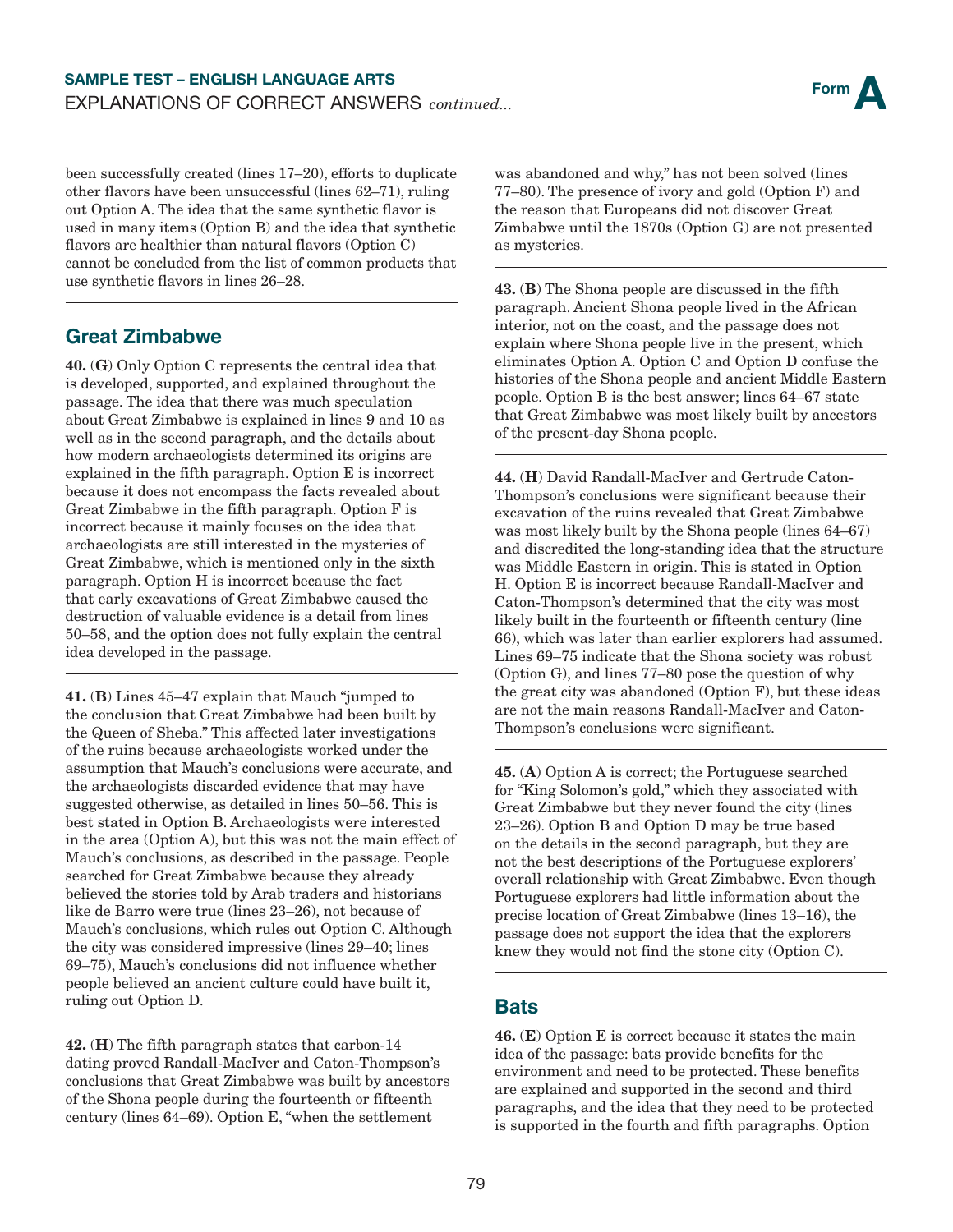F is incorrect because it focuses on the idea that people consider bats pests and does not explain how bats are helpful. The idea that bats help prevent the spread of disease (Option G) and pollinate rain forest plants (Option H) are details about some of the benefits bats provide, not the central idea of the passage.

47. (D) The far-reaching impact of a keystone species is described in the third paragraph. The flying fox, a keystone species in the rain forest, pollinates plants and distributes seeds and thus helps provide food and shelter for many other plants and animals in its ecosystem. Rain forests in turn help maintain a balanced global atmosphere for living creatures everywhere. Option D best states that bats are important in maintaining a stable ecosystem because of the effects listed in lines 36–43. A keystone species can be threatened with extinction (Option A), but that does not explain the function of a keystone species. Option B and Option C are too limited in scope to represent the function of a keystone species.

48. (G) The author discusses bat conservation at the end of the passage. The author acknowledges that many people think bats are a problem but then stresses that bats should be carefully managed and protected, which is best stated in Option G. Option E is incorrect because the author does not advocate for bats eating crops and cultivated trees. Option F is incorrect because, while bats do support the growth and survival of many species, the author never suggests relocating them to areas with struggling ecosystems as a conservation method. Option H is incorrect because the author understands that farmers and orchard owners need their crops and trees to survive in order to earn a livelihood (lines 62–65).

49. (A) The iroko tree is mentioned in lines 20–23 as a valuable tree that depends entirely on flying foxes for pollination (Option A), and so without bats this plant would not exist. While genetic diversity can improve a plant's ability to survive, it is not necessary for survival, ruling out Option B. Lines 46–50 explain why bats sometimes eat cultivated fruit, but the result of this is that crops are ruined, ruling out Option C. While bats do eat mosquitoes (lines 9 and 10), this detail best supports the idea that bats help limit the spread of disease, which rules out Option D.

50. (G) The author describes the bat's role as a keystone species in order to emphasize the drastic effects that a sudden change in the bat population would have on the pollination of plants and trees (lines 36–37), the ability of certain animals to find shelter (lines 37–38), and the levels of oxygen in the atmosphere (lines 40–43). This is best stated in Option G, which encompasses the idea that if bats could not perform these natural activities, the rain forest would be threatened. The ideas in Option E, Option F, and Option H are explained in the third paragraph as natural activities that bats support, but these are individual details about what bats do. The statements do not explain the significance of the role of bats in the survival of an entire rain forest ecosystem.

51. (B) The phrase "ugliness is only skin deep" (line 69) is intended to mean that an unattractive outward appearance does not necessarily indicate inward ugliness. The intended meaning—that the ugly outward appearance of bats does not mean that they are bad—is best stated in Option B. While the passage describes different species of bats ("brown bat" in lines 5 and 8 and "flying foxes" in the second paragraph), the text focuses on their roles in the environment, not on a comparison of their appearance, which rules out Option A. Option C is incorrect; the passage states people try to remove bats because they ruin fruit trees and crops (lines 49–50), not because of their appearance. As mentioned in the fifth paragraph, conservation groups and government agencies are trying to overcome people's negative perception of bats by educating people about the benefits bats provide; however, Option D is incorrect because the passage does not state or imply that the physical appearance of bats influences efforts to conserve them.

#### **Samizdat**

52. (G) Option E mentions two important samizdat writers from the fourth paragraph but does not explain samizdat or the authors' relationship to it. Option F refers to all poetry published in the Soviet Union, not just samizdat poetry, so it is too broad. Option H is mentioned only in the first paragraph. Option G is a good description of the topic of the passage, describing Soviet censorship and the samizdat response.

53. (B) The earliest phase of samizdat is described in lines 33 and 34: "At first, samizdat focused mainly on literature, such as poetry and novels." Only Option B, "a short story," fits in this category. Option A, Option C, and Option D are not representative of the earliest phase of samizdat.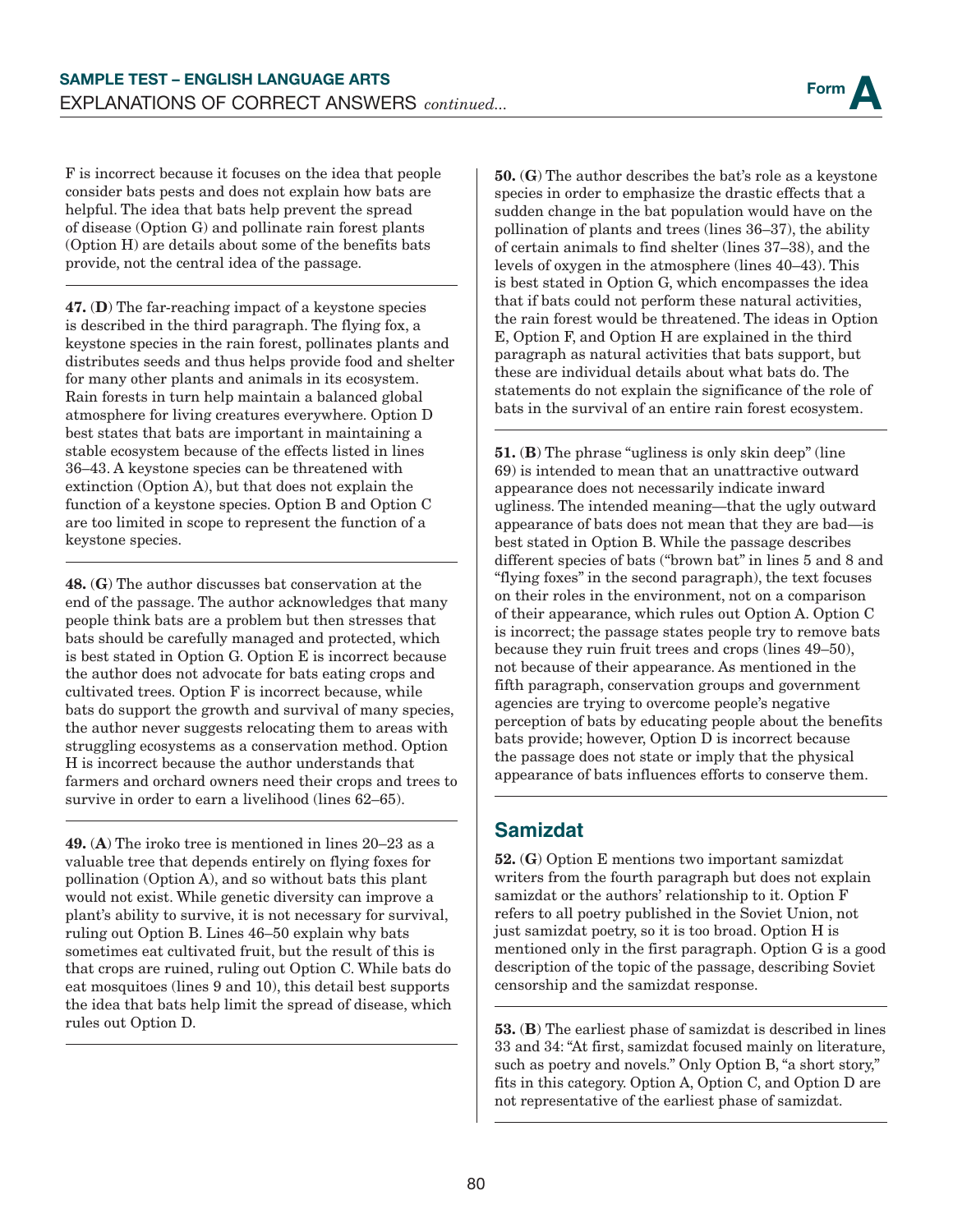

54. (E) The phrase "a knock at his door in the middle of the night" refers to the secret police. Pasternak, like other samizdat writers, feared being caught by authorities and accused of writing and distributing samizdat (lines 15–18). Option E is correct. The passage does not indicate that Pasternak would be concerned about "a representative from a major publisher" (Option F), "a participant in the samizdat network" (Option G), or "people from other countries" (Option H) knocking on his door at night.

55. (D) Option D is the best answer because storing and circulating texts via computers marked a significant change from hand-copying or typing paper copies of samizdat texts (lines 64–68). Option A, Option B, and Option C represent events that occurred during the peak of samizdat circulation, but those events did not directly lead to significant changes in the samizdat distribution process.

56. (F) Lines 1–3 indicate that people could be punished for writing about certain topics. Lines 26–32 explain the steps samizdat authors and distributors used to ensure that the network of authors was protected, including having authors leave their work unsigned or using fake names. This is stated in Option F. Samizdat works, like Pasternak's Doctor Zhivago, were smuggled out of the country (lines 46–48), so using no names or fake names would not relate to this practice, ruling out Option E. Samizdat writers would be breaking censorship law regardless of whether they included their real names, which rules out Option G. While making copies of a work was part of the samizdat distribution process, the act of leaving work unsigned or writing under a false name would not differentiate between original and copied works, which rules out Option H.

57. (A) The answer is found in lines 68–73. The correct answer, Option A, makes the connection between the abolishment of censorship and subsequent freedom of the press, which eliminated the need for samizdat. The fifth paragraph explains that there was "a publishing boom" (lines 70–71) after censorship laws were abolished but does not suggest that samizdat networks ended because they became regular publishing companies, which rules out Option B. Option C is incorrect because the use of computers helped samizdat networks spread material (lines 65–68) while censorship laws were still in place. Option D is incorrect because going deeper underground would not be necessary after censorship was abolished.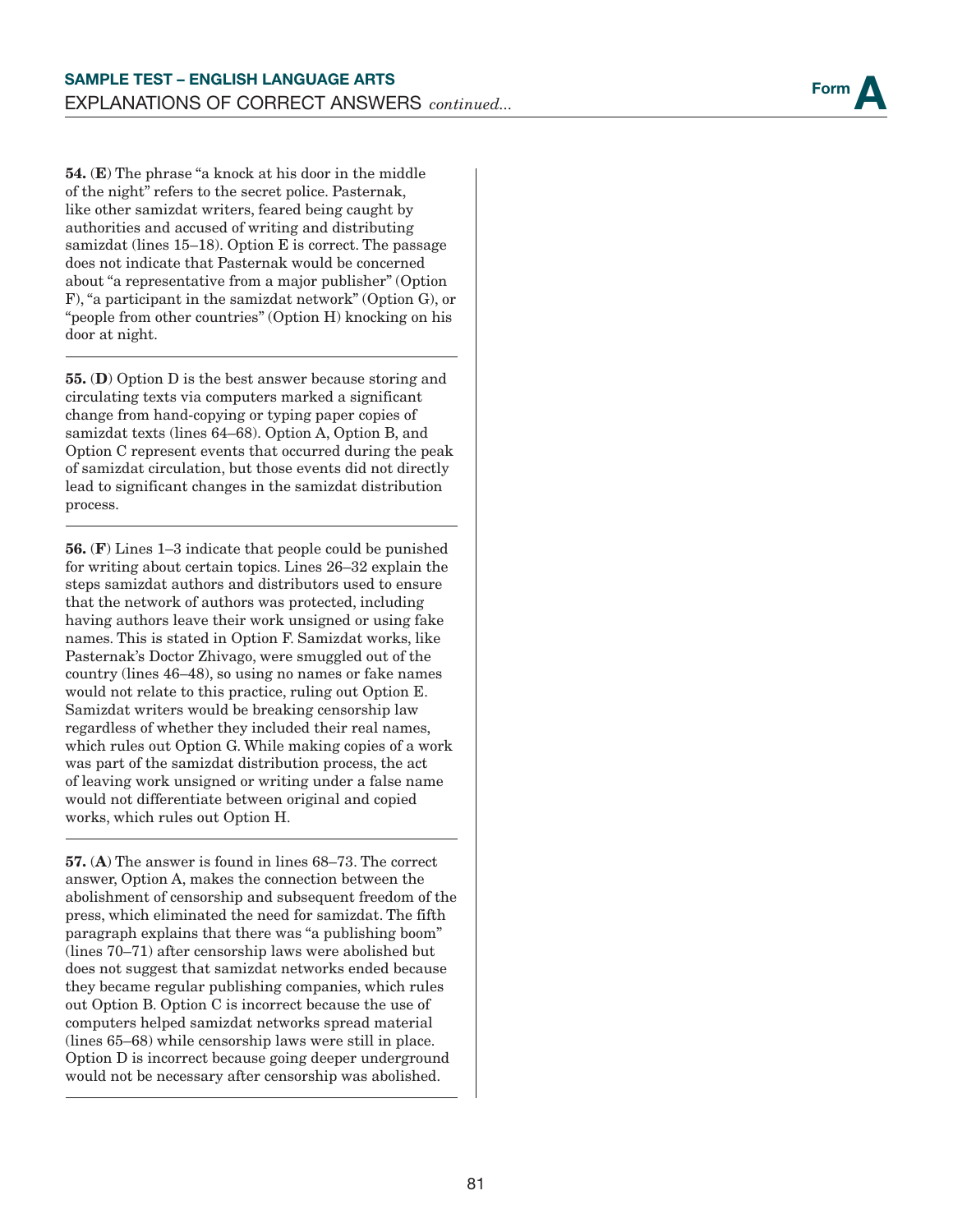## SAMPLE TEST – MATHEMATICS EXPLANATIONS OF CORRECT ANSWERS FORM



58. (162) First, find the measure of angle PQR. The measure of angle PQR is equal to the measure of angle PSR.

 $m\angle$ PSR = 180 - 72 = 108.

So, the measure of angle PQR is also 108.

 $108 + 90 + x = 360$ 

 $198 + x = 360$ 

- $x = 162$
- 59. (99) Let *x* be the number of oak trees when 264 pine trees are planted. Set up a proportion and solve for *x*:
	- *x*  $8x = 762$  $x = 99$ 264 3  $=\frac{8}{8}$
- **60.**  $(-4)$   $4w = 2w 8$  $2w = -8$  $w = -4$
- **61.** (45) Let  $x =$  number of students with only cats as pets.

Let  $y =$  number of students with only dogs as pets.

Calculate *x* and *y* using the given information: There are 20 students who have cats, and of those 20 students, 3 have both cats and dogs. Thus,  $x = 20 - 3 = 17$ . There are 23 students who have dogs, and of those 23 students, 3 have both cats and dogs. Thus  $y = 23 - 3 = 20$ .

To find the total number of students surveyed, add the number of students who only have cats  $(x)$ , the number of students who only have dogs (*y*), the number of students who have both (3), and the number of students who have neither  $(5)$ :  $3 + 5 + x + y = 8 + 17 + 20 = 45$ 

**62.** (63) If  $x$  is the smaller consecutive integer, then  $x + 1$  is the larger consecutive integer. Use their sum  $(-15)$  to find *x*:

$$
x + (x + 1) = -15
$$
  
\n
$$
2x + 1 = -15
$$
  
\n
$$
2x = -16
$$
  
\n
$$
x = -8
$$

The two consecutive integers are **−**8 and **−**7.

One is added to the smaller integer:  $-8 + 1 = -7$ , and 2 is subtracted from the larger integer:  $-7 - 2 = -9$ .

Find the product:  $-7 \times -9 = 63$ .

**63.** (**B**) 
$$
2k = m + 3
$$
 so  $k = \frac{m+3}{2}$ .

Substitute each value of *m* to find the values of *k*:

$$
k = \frac{5+3}{2} = \frac{8}{2} = 4
$$

$$
k = \frac{7+3}{2} = \frac{10}{2} = 5
$$

$$
k = \frac{9+3}{2} = \frac{12}{2} = 6
$$

The set *k* is  $\{4, 5, 6\}$ .

64. (E) First, convert 500 milliliters to liters by dividing by 1,000:  $500 \div 1,000 = 0.500$ 

> Now, multiply by 24 to find the solution:  $0.500 \times 24 = 12$ L

65. (A) The sum of Adrianna's course grades equals 4 times the average (mean) of her grades:  $90 \times 4 = 360$  Roberto has the same sum (360) as Adrianna. Find the mean of his course grades:

 $360 \div 5 = 72$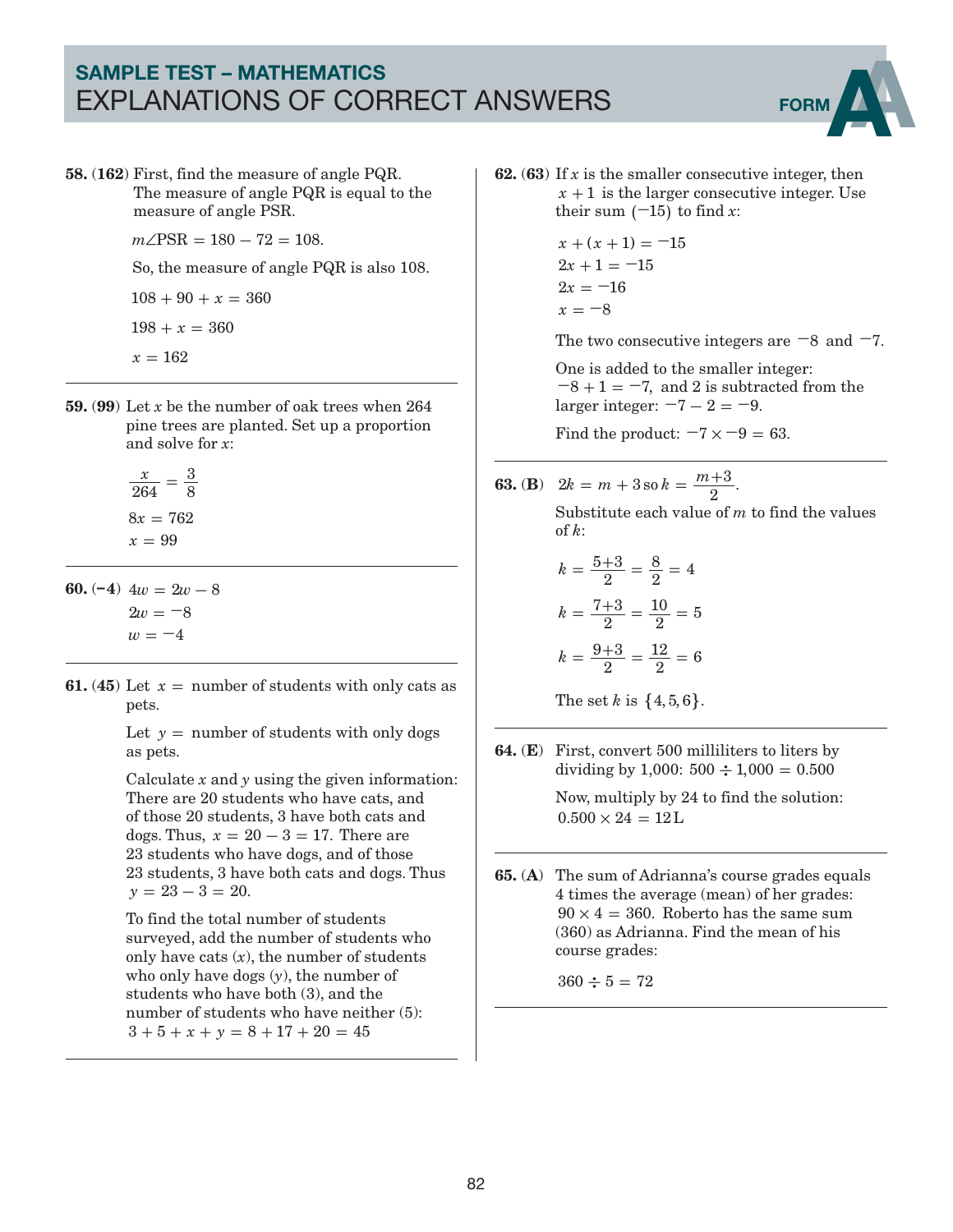

66. (H) Set up some equations.

Jenny (*J*) has twice as many marbles as Keiko  $(K)$ :  $J = 2K$ 

Jenny gives Keiko 5 marbles, so now they each have:  $J - 5$  and  $K + 5$  marbles.

Jenny still has 10 more than Keiko:

 $J - 5 = (K + 5) + 10$ 

To find how many marbles Jenny had to start with, solve  $J = 2K$  for *K* and substitute that into the second equation:

In equation 
$$
J = 2K
$$
, solve for K:  $K = \frac{J}{2}$ .  
\nSubstitute  $\frac{J}{2}$  in for K.  
\n $J - 5 = (K + 5) + 10$   
\n $J - 5 = (\frac{J}{2} + 5) + 10$   
\n $J - 5 = \frac{J}{2} + 15$   
\n $J = \frac{J}{2} + 20$   
\n $\frac{J}{2} = 20$   
\n $J = 40$  marbles

- **67.** (A) Let *x* be the number of inches representing 1 foot. Set up a proportion and solve for *x*:
	- *x*  $x = 0.001$  in. 1 0.125  $=\frac{0.125}{125}$
- 68. (G) First, add the percentage of cars containing 3 people, 4 people, and 5 or more people:

 $15\% + 7\% + 3\% = 25\%$ 

Thus, 25% of the cars contained at least 3 people, so use that to calculate the number of cars:

 $420 \times 0.25 = 105$  cars.

**69. (B)** Line segment  $\overline{\text{RS}}$  is the altitude, or height, of triangle QRP. The length of QP is 8 cm. Use

that information to find the area of triangle

QRP: 
$$
A = \frac{1}{2}bh = \frac{1}{2}(8)(6) = 24
$$
 sq cm.

There are 4 congruent triangles in the pyramid, so the surface area is  $4 \times 24 = 96$  sq cm.

**70.** (F) Let  $2x =$  the width and  $3x =$  the length.

Draw the rectangle to help visualize.



Since 2 times width  $+2$  times length  $=$ perimeter, we get

$$
2(2x) + 2(3x) = 510
$$
  
\n
$$
4x + 6x = 510
$$
  
\n
$$
10x = 510
$$
  
\n
$$
x = 51
$$
  
\n
$$
2x = 102 \text{ cm and } 3x = 153 \text{ cm}
$$

71. (D) Multiply each term by 2 to eliminate the fraction, and isolate *x*:

$$
-4(2) < \left(\frac{x}{2}\right)(2) < 2(2) -8 < x < 4
$$

Therefore, *x* must be between **−**8 and 4.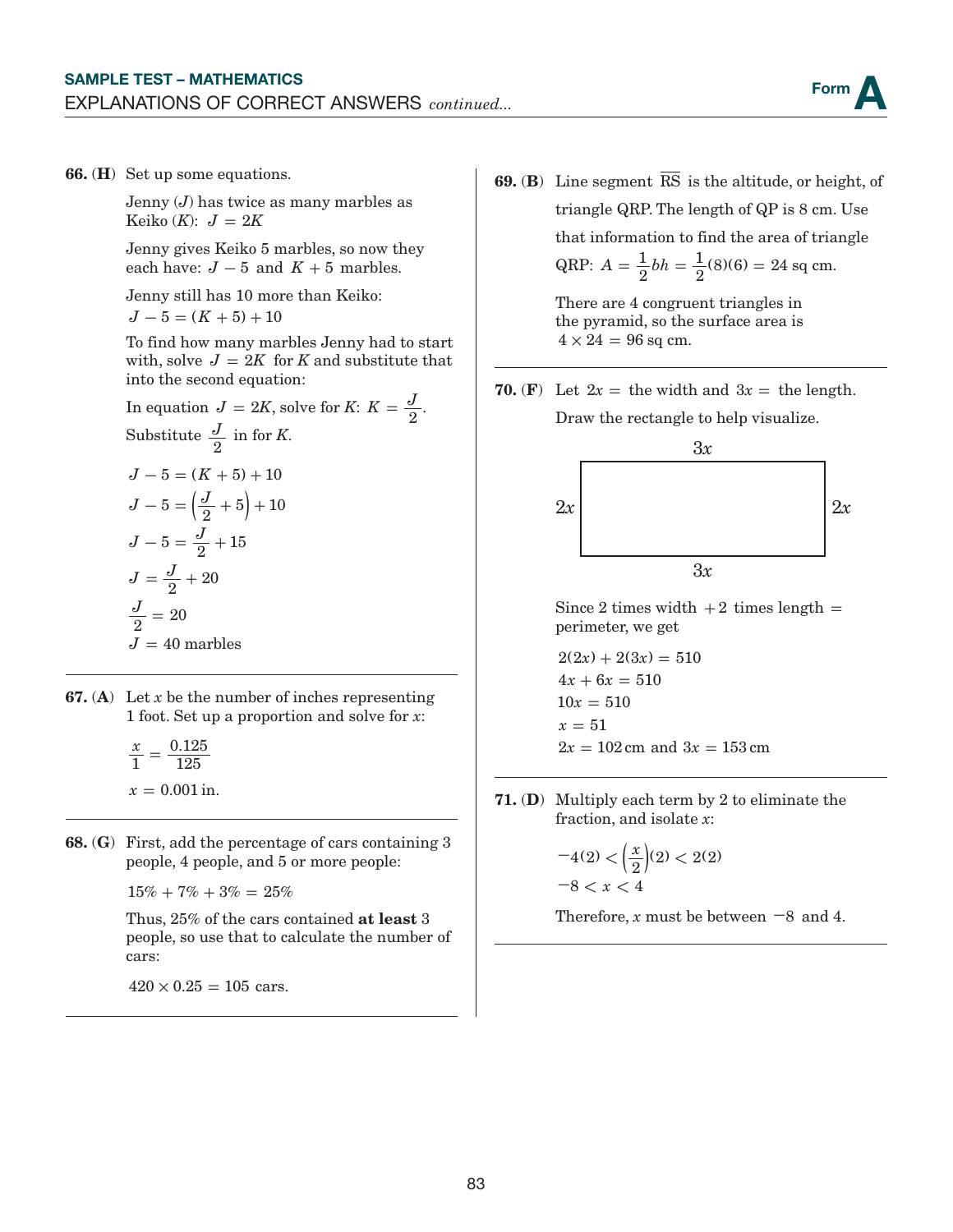72. (F) Use proportions to make the conversions:

Lorgs to dollars:

$$
\frac{140}{x} = \frac{7}{1}
$$

$$
7x = 140
$$

 $x = $20$ 

Dalts to dollars:

*x*  $0.5x = 16$  $x = $32$  $16 - 0.5$  $=\frac{0.8}{1}$ 

**Total dollars =**  $20 + 32 = $52$ 

- 73. (B) Let *x* be the total number of colored pencils in the box. Set up a proportion to find *x*:
	- *x*  $2x = 42$  $x = 21$ 2 7  $=$  $\frac{6}{1}$

If there are 6 red pencils, then the number of pencils that are not read is  $21 - 6 = 15$ .

74. (H) Since both ratios have *y* in common, solve for *x* and *z* in terms of *y* in both equations.

Using  $x:y = 1:4$ , solve for *x* in terms of *y*.

$$
\frac{x}{y} = \frac{1}{4}
$$

$$
x = \frac{1}{4}y
$$

Using the ratio  $y:z=4.5$ , solve for *z* in terms of *y*:

$$
\frac{y}{z} = \frac{4}{5}
$$

$$
z = \frac{5}{4}y
$$

The question states  $x + y + z = 50$ . Substitute from the two equations above and solve for *y*.

$$
\frac{1}{4}y + y + \frac{5}{4}y = 50
$$

$$
\frac{10}{4}y = 50
$$

$$
10y = 200
$$

$$
y = 20
$$

75. (B) The shaded region is a right triangle. Each leg is 1 unit in length. So the area is

$$
A = \frac{1}{2}bh = \frac{1}{2}(1)(1) = \frac{1}{2}
$$
 or 0.5 sq unit

76. (F) Create a table with the information provided in the problem and use subtraction to fill in the rest of the table:

|                                | Female             | Male               |                     |  |
|--------------------------------|--------------------|--------------------|---------------------|--|
| Commutes<br>to work            | 21%                | 39%<br>$(60 - 21)$ | 60%                 |  |
| Does not<br>commute to<br>work | 24%<br>$(45 - 21)$ | 16%<br>$(40 - 24)$ | 40%<br>$(100 - 60)$ |  |
| <b>TOTAL</b>                   | 45%                |                    | 100%                |  |

16% of the population is male and does not commute to work.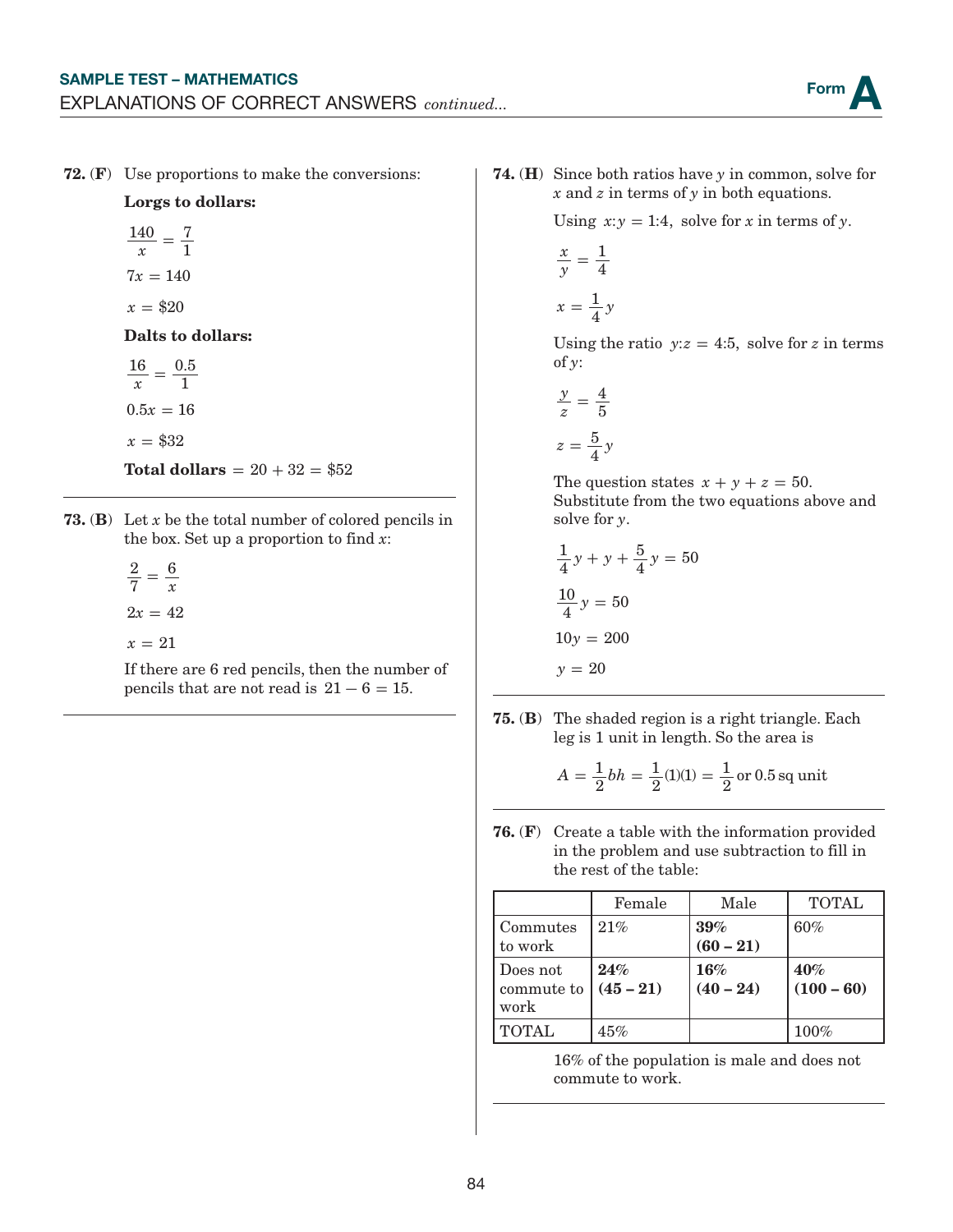77. (A) Let *x* be the price per pound for the meat. Set up an equation to show what Mrs. Cranston spent:

> $5(0.90) + 8x = 26.90$  $4.50 + 8x = 26.90$  $8x = 22.40$  $x = 2.80$ The price per pound for the meat is \$2.80.

78. (E) The probability that both cards are not blue is the same as the probability that both cards are red. There are 4 red cards out of the 10, so the probability of the first card being red is  $\frac{4}{10}$ . Now there are 9 cards left, and 3 of those are red, so the probability of the second card being red is  $\frac{3}{9}$ . Multiply the two probabilities to find the probability that both cards are red (not blue):

> 4 10 3 9 12 90  $\times \frac{3}{9} = \frac{12}{90} = \frac{2}{15}$

- **79.** (**D**)  $1 \text{ sind} = 4 \text{ lorgs, so } 1 \text{ sind} > 1 \text{ lorg.}$  $2 \text{ harps} = 5 \text{ sinds, so } 1 \text{ harp} > 1 \text{ sind.}$  $1$  plunk =  $3$  harps, so  $1$  plunk  $> 1$  harp, meaning that  $1$  plunk  $> 1$  sind and  $1$  lorg.  $2$  plunks  $= 5$  dalts, so 1 plunk  $> 1$  dalt. Therefore, the plunk is the most valuable.
- 80. (G) For each row, multiply the number of students by the score. Then add those together and divide by the total number of students to find the mean (average) of the 10 students.

$$
\frac{85(4) + 75(4) + 65(2)}{10} = \frac{340 + 300 + 130}{10}
$$

$$
= \frac{770}{10} = 77
$$

81. (B) According to the chart, 22% of people walk to work and 4% ride a bicycle. Subtract to find the percentage of how many more people walk than bicycle:

 $22\% - 4\% = 18\%$ 

To find the exact number of people, multiply 18% (0.18) by the number of people working in Center City (15,000):

 $15,000 \times 0.18 = 2,700$ 

82. (F) To find the smallest factor of 91, list the factors: 1, 7, 13, and 91.

The smallest factor (other than 1) is 7.

Of the options listed (30, 35, 39, and 44), only 35 is a multiple of 7.

83. (D) Let *x* be the remaining side of the actual banner. Set up a proportion:

$$
\frac{x}{16} = \frac{36}{12}
$$

$$
x = 48 \text{ ft}
$$

84. (F) Let *x* be the number of second-, third-, and fourth-year students. Then the total number of students in the college is  $663 + x$ . Set up a proportion and solve for *x*:

$$
\frac{15}{1} = \frac{663 + x}{179}
$$
  
663 + x = 179(15)  
663 + x = 2,685  
x = 2,022

**85.** (**D**)  $2\frac{1}{5} + 3\frac{3}{10} + 4\frac{2}{5} + 5\frac{1}{2}$ 

Convert all the fractions to a common denominator (10):

$$
2\frac{2}{10} + 3\frac{3}{10} + 4\frac{4}{10} + 5\frac{5}{10}
$$
  
=  $(2 + 3 + 4 + 5) + \left(\frac{2+3+4+5}{10}\right)$   
=  $14 + 1\frac{4}{10} = 15\frac{2}{5}$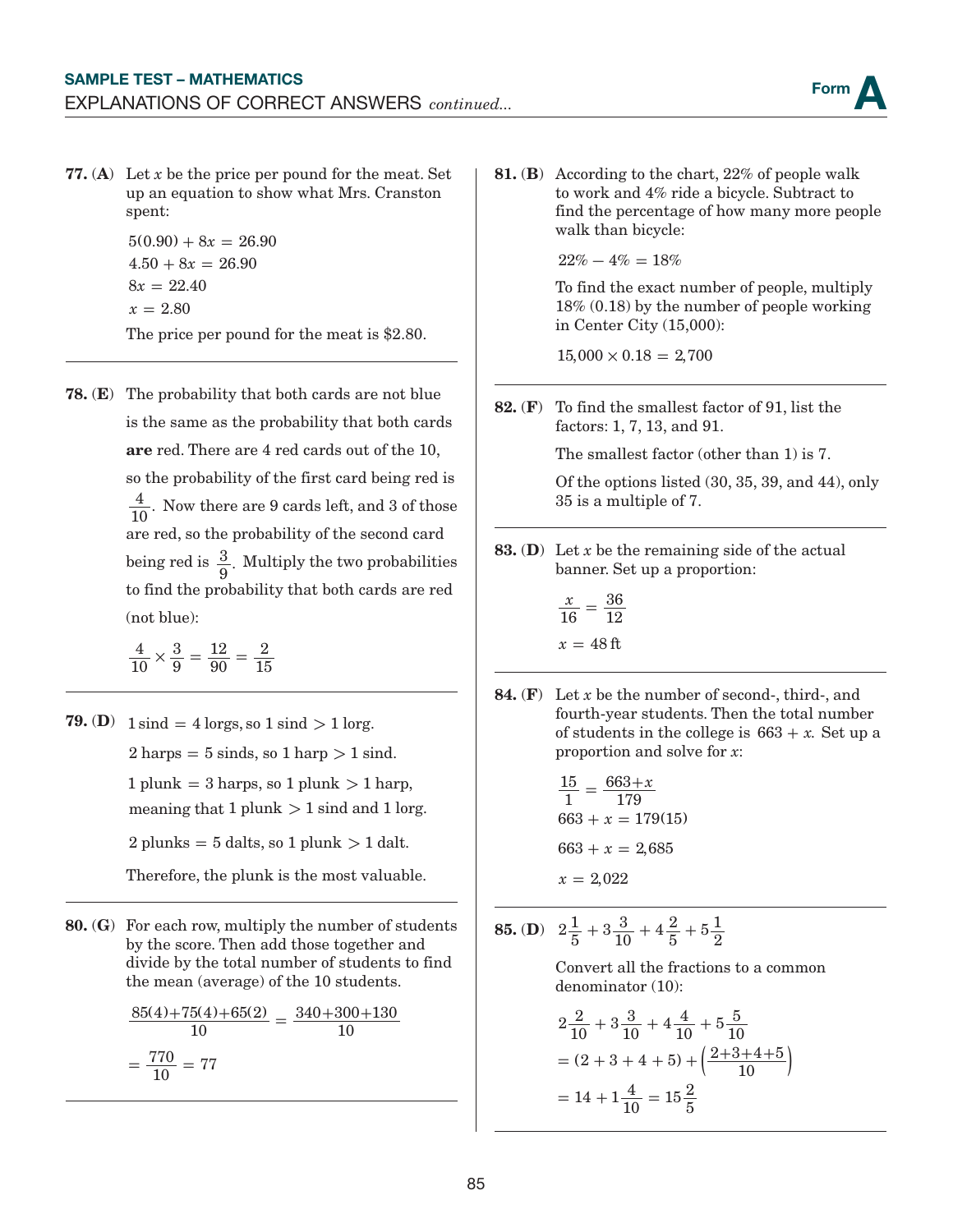86. (F) Divide the rate by the number of seconds in an hour. (Since there are 60 minutes in an hour and 60 seconds in a minute, multiply  $60 \times 60 = 3,600$  seconds in an hour):

 $\frac{55}{3,600}$  miles per second

Multiply by the number of feet in a mile (5,280):

 $55 \cdot 5,280$ 3,600 feet per second

87. (D) First, set up an equation to express Tien's age (*T*) and Jordan's age (*J*) today:

$$
T=\frac{1}{4}J
$$

Two years from now, Tien's age will be  $T + 2$ , and Jordan's age will be  $J + 2$ . Set up an equation about the relationship between Tien's age and Jordan's age in two years:

$$
T+2=\frac{1}{3}(J+2)
$$

Solve the above equation for *T*:

$$
T = \frac{1}{3}(J+2) - 2
$$

Now set the two equations equal to each other and solve for *J*:

$$
\frac{1}{4}J = \frac{1}{3}(J+2) - 2
$$

$$
\frac{1}{4}J = \frac{1}{3}J - \frac{4}{3}
$$

$$
-\frac{1}{12}J = -\frac{4}{3}
$$

$$
J = -\frac{4}{3}\left(-\frac{12}{1}\right)
$$

$$
J = 16
$$

88. (E) List the factors of 48:

1 and 48, 2 and 24, 3 and 16, 4 and 12, 6 and 8

There are no factors greater than 24 and less than 48.

**89.** (C) The first integer is *l*, so the second is  $l + 1$ , the third is  $l + 2$ , then  $l + 3$ , and finally  $l + 4$ . Since g is the fifth and greatest of the integers,  $g = l + 4$ .

Substitute  $l + 4$  for g and simplify:

$$
\frac{l+g}{2} = \frac{l+l+4}{2} = \frac{2l+4}{2} = l+2
$$

**90.** (**H**) Three years is 36 months  $(12 \times 3)$ . Set up an expression to find the total amount Johan paid:

 $1,000 + 300(36) = $11,800$ 

91. (B) Create a list of the possible pairs. Let the cookies be named A, B, C, D, E, and F.

> AB, AC, AD, AE, AF BC, BD, BE, BF CD, CE, CF DE, DF EF

There are a total of 15 possible pairs of cookies that Aiden can choose.

92. (G) Set up proportions to figure out how many slides Deion and Kyra can create in 1 hour:

Deion

$$
\frac{5}{20} = \frac{x}{60}
$$

$$
20x = 300
$$

$$
x = 15
$$

Deion can create 15 slides in 1 hour.

Kyra

$$
\frac{3}{10} = \frac{x}{60}
$$

$$
10x = 180
$$

$$
x = 18
$$

Kyra can create 18 slides in 1 hour.

Add Deion and Kyra to figure out how many slides they can create together in 1 hour:  $15 + 18 = 33.$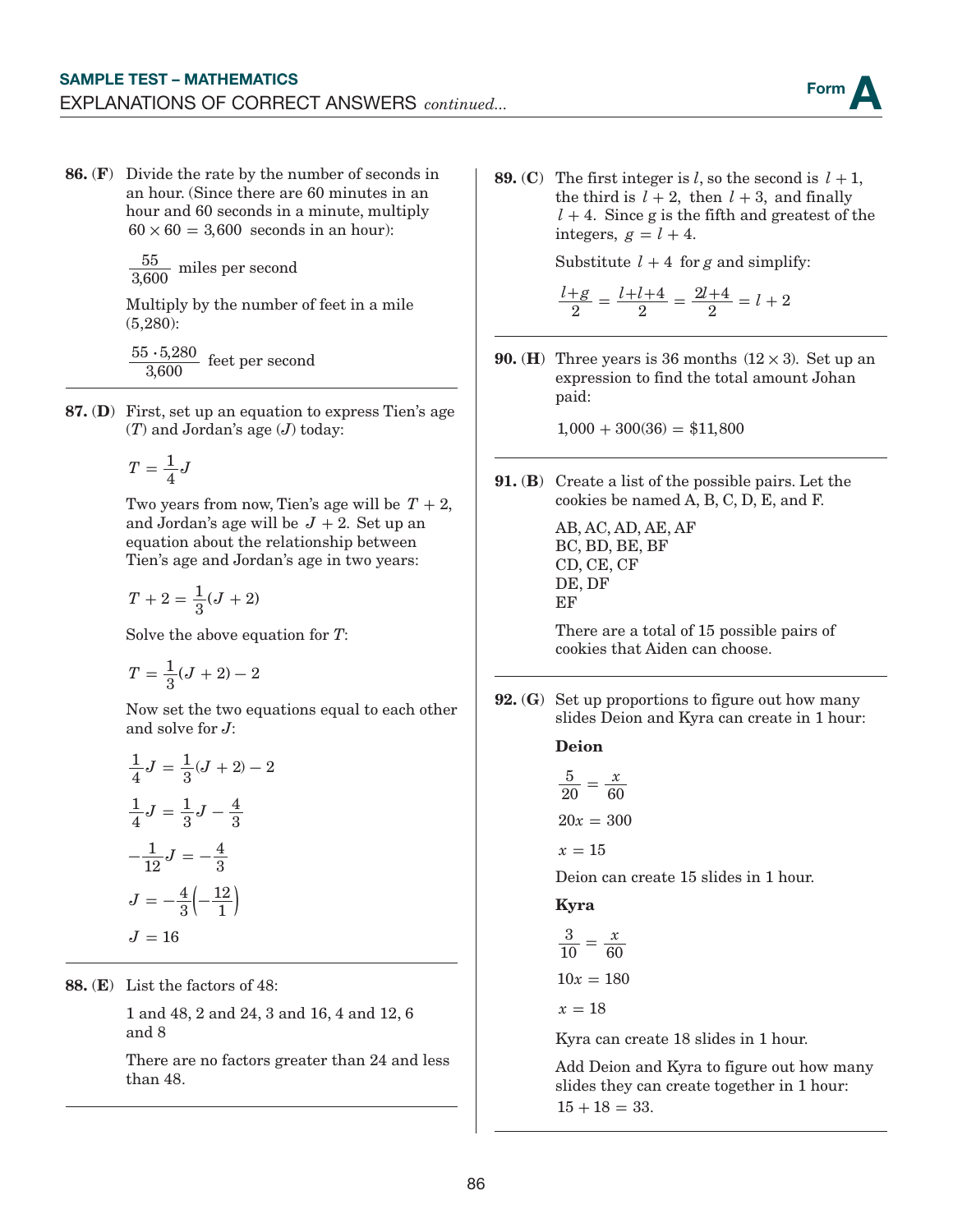**93.** (C) Since  $LN = \frac{1}{8}$ , point N is located at  $4\frac{5}{16}$  $+\frac{1}{8} = 4\frac{7}{16}$ . So M must be between point L,  $4\frac{5}{16}$ , and point N,  $4\frac{7}{16}$ . Point L can also be written as 4.3125, and point N can be written as 4.4375. The only option given that lies between those two points is 4.35.

- 94. (G) The length of the stick must be the greatest common factor of 72 and 30. The factors of 30 are 1, 2, 3, 5, 6, 10, 15, and 30. Of those, only 1, 2, 3, and 6 are also factors of 72. The greatest of these is 6.
- 95. (B) Ryan has 130 pages left to read (150 **−** 20). He read 20 pages in 30 minutes, which means he read at a rate of 40 pages per 1 hour. To find out how much longer it will take him to finish the assignment, divide the total number of pages remaining (130) by the number of pages he is able to read per hour (40):

 $\frac{130}{40} = 3\frac{1}{4}$ 

**96.** (G) It is easier to rewrite  $\frac{M}{N}$  as  $M \div N$  since they are both fractions.

> $M \div N = \frac{w}{x}$ *y z w x z y wz*  $\frac{2}{x}N = \frac{w}{x} \div \frac{y}{z} = \frac{w}{x} \cdot \frac{z}{y} = \frac{wz}{xy}$

97. (B) The question asks for integers from 12 to 30 that are not divisible by 2 or 3.

> The set of consecutive integers is {12, 13, 14, 15, 16, 17, 18, 19, 20, 21, 22, 23, 24, 25, 26, 27, 28, 29, 30}.

Since all even numbers are divisible by 2, eliminate all even numbers, leaving the odd numbers in the set: {13, 15, 17, 19, 21, 23, 25, 27, 29}.

Eliminate those integers that are multiples of 3 (15, 21, and 27). The remaining integers are: {13, 17, 19, 23, 25, 29}. Therefore, there are 6 numbers in the set that are multiples of neither 2 nor 3.

98. (G) Take each city's number of schools and multiply by the number of students. It is not necessary to calculate all 5 of these. Cities M and N have the same number of students, so just calculate the number of students in City M because it has more schools than City N. The same goes for  $Q$  and  $R$  — only  $Q$  needs to be calculated because it has more schools than R.

$$
M=8\times500=4,000
$$

 $P = 9 \times 400 = 3{,}600$ 

 $Q = 6 \times 700 = 4,200$ 

City Q has the greatest number of students.

99. (C) The total number of candies in the box is  $5 + 3 + 2 = 10$ . The number of candies that are not banana is  $5 + 2 = 7$ .

> The probability of the first candy not being banana is  $\frac{7}{10}$ . Now, out of 9 candies, there are 6 candies left that are not banana.

The probability of the second candy not being banana is.  $\frac{6}{9}$ . Multiply these two probabilities to get the solution:

$$
\frac{7}{10} \times \frac{6}{9} = \frac{42}{90} = \frac{7}{15}
$$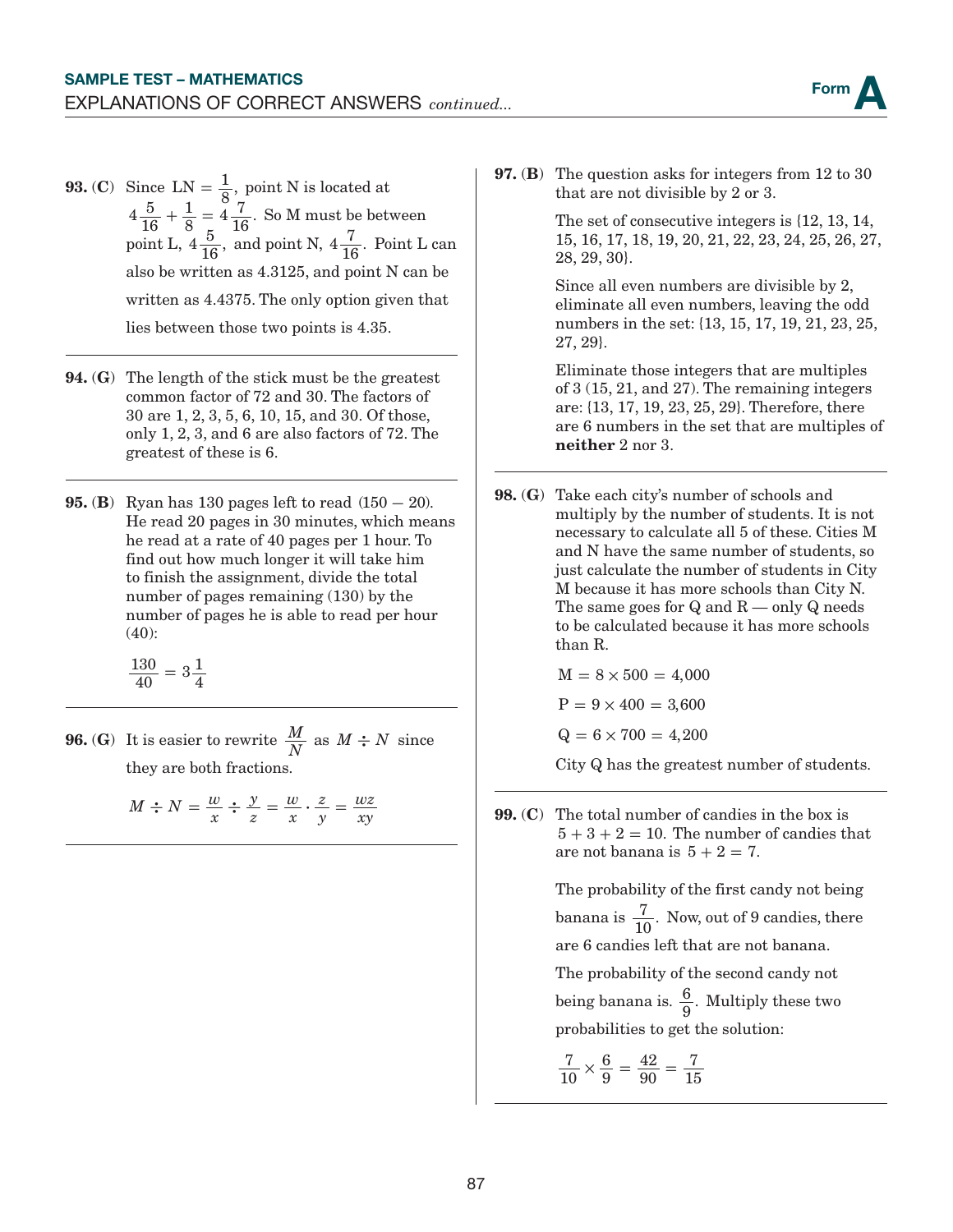

100. (H)Solve the equation for *z*:

$$
\frac{w}{x} = \frac{y}{z}
$$

$$
wz = xy
$$

$$
z = \frac{xy}{w}
$$

- 101. (C) Convert the ratios into fractions of WZ. Use the sum of the ratios for the denominator.
	- $WX:XY:YZ = 4:2:3$

$$
WX = \frac{4}{4+2+3} = \frac{4}{9}
$$

$$
XY = \frac{2}{4+2+3} = \frac{2}{9}
$$

The part of WZ that is WY is the sum of those fractions:

$$
WY = \frac{4}{9} + \frac{2}{9} = \frac{6}{9} = \frac{2}{3}
$$

Find the length of WZ:  $WZ = 8 - (-10) = 18$ 

The value of WY is  $\frac{2}{3}(18) = 12$ .

**102.** (**G**) Find 1% of 0.02:  $0.02 \times \frac{1}{100} = 0.0002$ 

The greatest allowable thickness would be  $0.02 + 0.0002 = 0.0202$  inch.

103. (D)First, calculate the highest score for each section by adding the lowest score to the range:

Section I:  $65 + 28 = 93$ 

Section II:  $62 + 25 = 87$ 

Section III:  $67 + 22 = 89$ 

The overall highest score is 93, and the overall lowest score is 62. Thus the overall range is  $93 - 62 = 31$ .

104. (F) Since  $3n$  is even, then  $3n + 1$  must be odd. Thus  $3n + 3$  and  $3n + 5$  are also odd. So there are a total of 3 numbers in this range that are odd.

105. (D)There are 6 digits in the repeating decimal (769230), so 7 would be the first, seventh, thirteenth digit and so on. To find the 391st digit, divide 391 by 6.

 $391 \div 6 = 65 \text{ R1}$ 

Since the remainder is 1, that means the 391st digit is the same as the 1st digit, which is 7.

106. (E) One revolution is equal to the circumference of the tire:

$$
C = 2\pi r = 2(1)\left(\frac{22}{7}\right) = \frac{44}{7}
$$
 ft

The car travels at 4,400 ft per minute. To calculate the number of revolutions, divide the speed by the circumference:

$$
4,400 \div \frac{44}{7} = 4,400 \times \frac{7}{44} = 700
$$
 revolutions.

**107.** (**D**)  $100(2 + 0.1)^2 - 100 = 100(2.1^2) - 100$  $= 100(4.41) - 100 = 441 - 100 = 341$ 

108. (G)The total number of handballs in the container is  $4 + 5 + 8 + 9 + 11 = 37$ .

> Since there are 8 yellow handballs, the probability of selecting a yellow handball is

 $\frac{8}{37}$ .

109. (A) Each chair costs Leon \$150 to make, and he sells the chair for \$275. His profit is found by subtracting the cost from the price:

 $$275 - $150 = $125$  per chair

If Leon makes and sells 25 chairs in a week, his initial profit is  $25 \times $125 = $3,125$ . However, Leon has additional fixed expenses of \$1,250 per week, so this cost must also be subtracted to arrive at the profit. His final profit is  $\$3,125 - \$1,250 = \$1,875$ .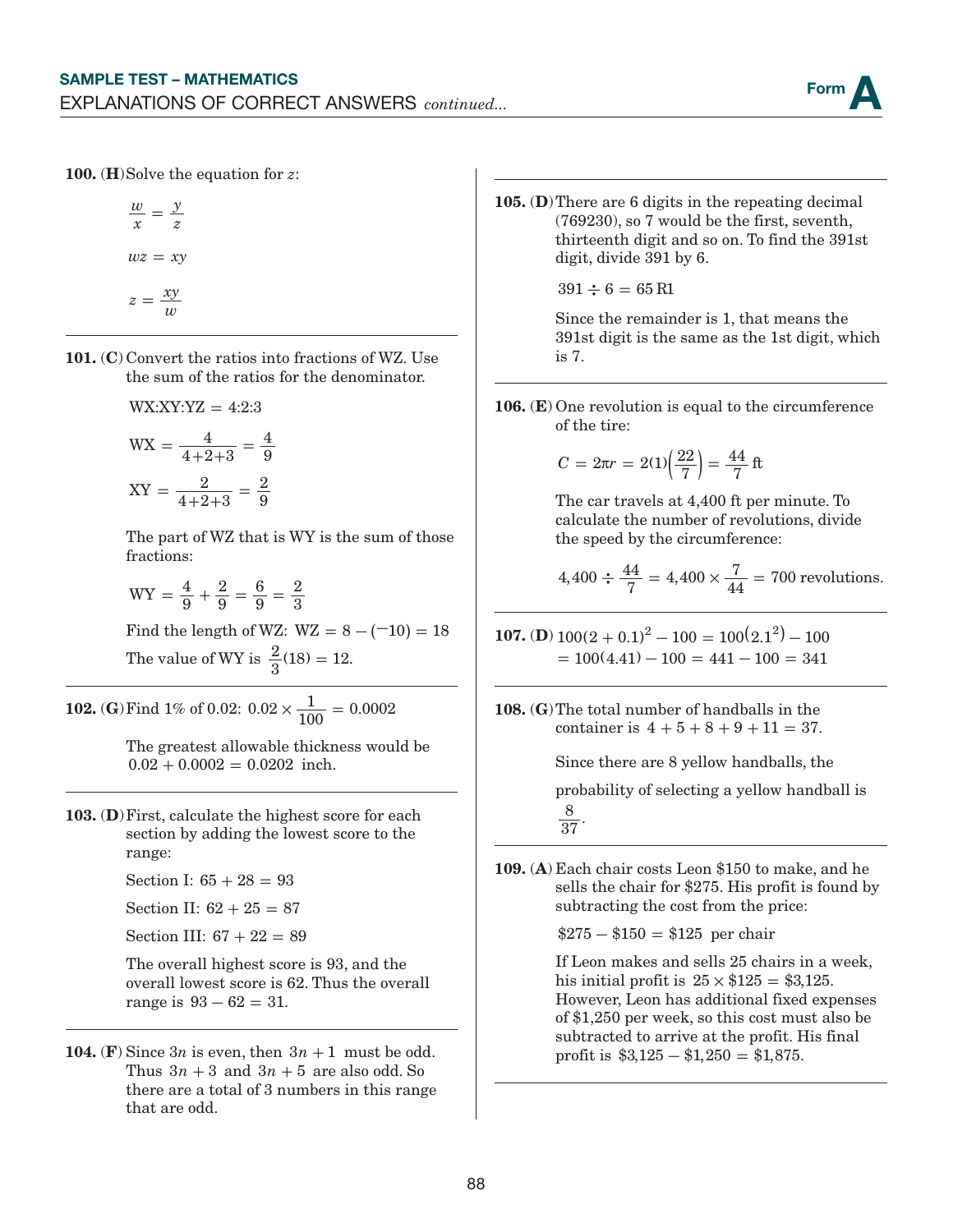

110. (H)Convert 4 ft 7 in. to inches.

Since  $12$  in.  $= 1$  ft :  $4(12) + 7 = 55$  inches Multiply that by the conversion  $254 \text{ cm} = 1 \text{ in.}$  $55 \times 2.54 = 139.70$  cm

**111.** (**C**) First, use  $JK = 3\frac{1}{2}$  to find the location of J:

$$
\frac{3}{8} - J = 3\frac{1}{2}
$$
  

$$
J = \frac{3}{8} - 3\frac{1}{2} = -3\frac{1}{8}
$$

Now, use  $JM = 9\frac{3}{4}$  to find the location of M:

$$
M - \left(-3\frac{1}{8}\right) = 9\frac{3}{4}
$$
  

$$
M + 3\frac{1}{8} = 9\frac{3}{4}
$$
  

$$
M = 9\frac{3}{4} - 3\frac{1}{8} = 6\frac{5}{8}
$$

Finally, use  $LM = 1\frac{1}{8}$  to find the location of L:

$$
6\frac{5}{8} - L = 1\frac{1}{8}
$$
  

$$
L = 6\frac{5}{8} - 1\frac{1}{8} = 5\frac{4}{8} = 5\frac{1}{2}
$$

112. **(G)**  $4x - 3y = 12$  $4x = 3y + 12$  $x = \frac{3}{4}y$  $x = \frac{3}{4}y + 3$ 4 12  $=\frac{3}{4}y+\frac{12}{4}$ 

113. (A) First, determine the total number of servings of fruits and vegetables that the students ate by multiplying the number of servings by the number of students in each row of the table. Then add that column to get the total number of servings:

| Number of   |           |                    |
|-------------|-----------|--------------------|
| Servings of |           | Number of Servings |
| Fruits and  | Number of |                    |
| Vegetables  | Students  | Number of Students |
|             | 5         |                    |
|             |           |                    |
| 2           |           |                    |
| Q           |           | 12                 |
|             |           |                    |
|             |           | 5                  |

Total: 30

Calculate the mean by dividing the total number of servings of fruits and vegetables by the total number of students:

 $\frac{30}{20} = 1\frac{1}{2}$ 

114. (G)The ratio is 4:3:2:1, so the total parts is 10.

Since there are two parts resin, the fraction of

$$
resin is \frac{2}{10} = \frac{1}{5}.
$$

So the amount of resin in 30 lb of paste (for 1

billboard) is  $\frac{1}{5} \times 30 = 6$  lb. For 4 billboards, that would be  $6 \times 4 = 24$  lb.